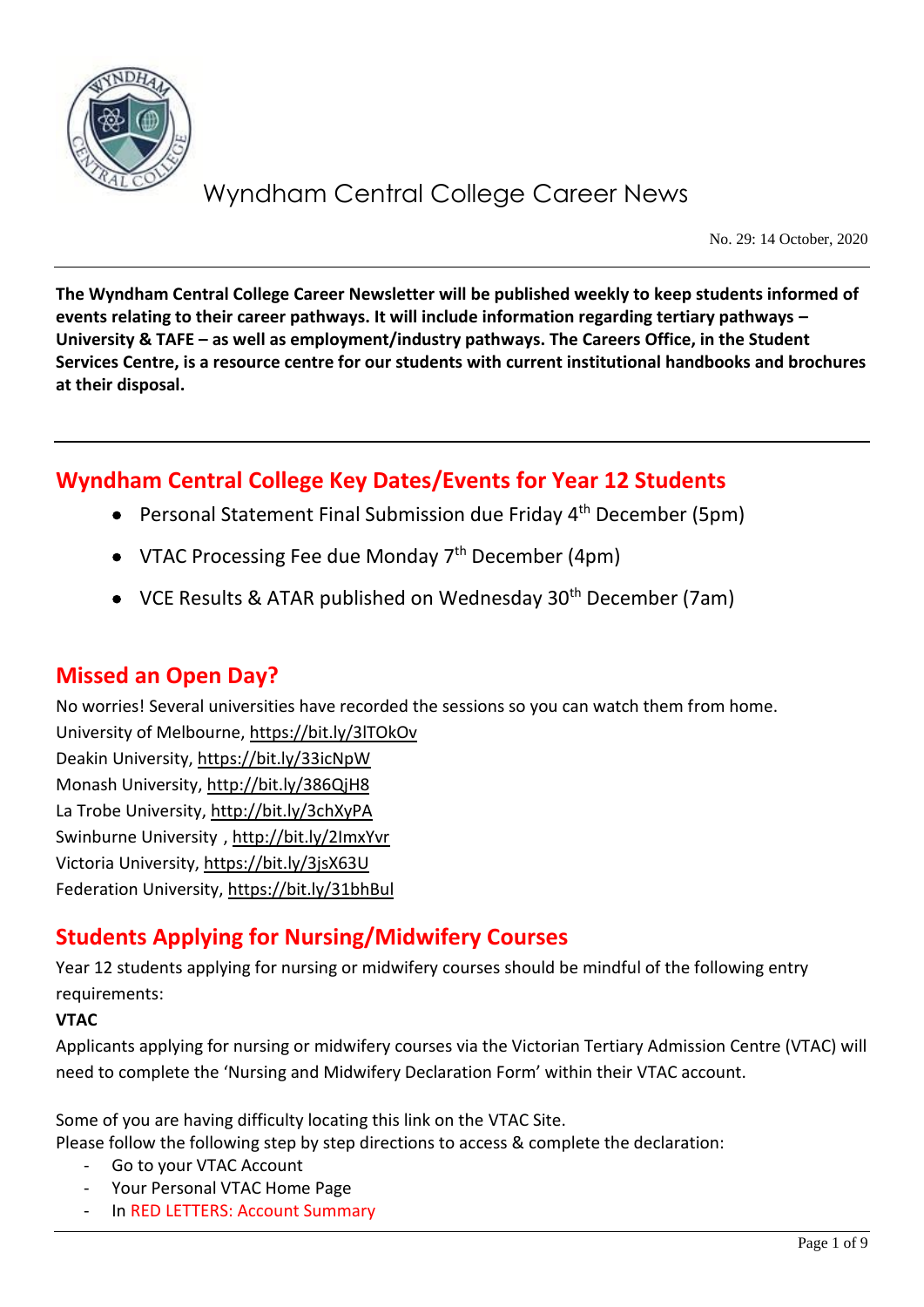

No. 29: 14 October, 2020

- There will be 6 boxes
- Go to the second  $(2^{nd})$  box across
- 'Making an Application'
- Last Tab: "Nursing & Midwifery Declaration Form"
- Complete Declaration
- Save & Submit

Is there anything else you need to do re the Nursing Course & the declaration? VTAC have also advised to check with each institution you have applied to!!

#### **UAC**

Applicants applying for nursing or midwifery courses via the Universities Admissions Centre (UAC) will need to complete an 'English Proficiency Declaration' within their UAC account.

## **University and TAFE Applicants**

Have you applied for university or TAFE courses through a Tertiary Admission Centre?

### **Additional Application Requirements**

To ensure you don't miss submitting compulsory documents, forms, or folios etc., or booking an interview or additional tests such as CASPer, check the course entry requirements on the institute's website or on the Tertiary Admission Centre website.

#### **Scholarships**

If you are planning to study in 2021, you should explore the scholarships available at each institute you have applied for. Simply Google the name of the institute plus the word scholarships.

External scholarships can be searched for via the Good Universities Guide website and via Internet searches,<https://bit.ly/3bIJm0y>

### **Applications**

If you missed the timely application dates for state-based Tertiary Admission Centres, you can still apply for university and TAFE courses, you will just have to pay a higher application fee.

#### **Application Fees**

Remember to pay the Tertiary Admission Centre application fees by the closing dates. For example – Victorian Tertiary Admissions Centre is the  $7<sup>th</sup>$  of December for timely applications.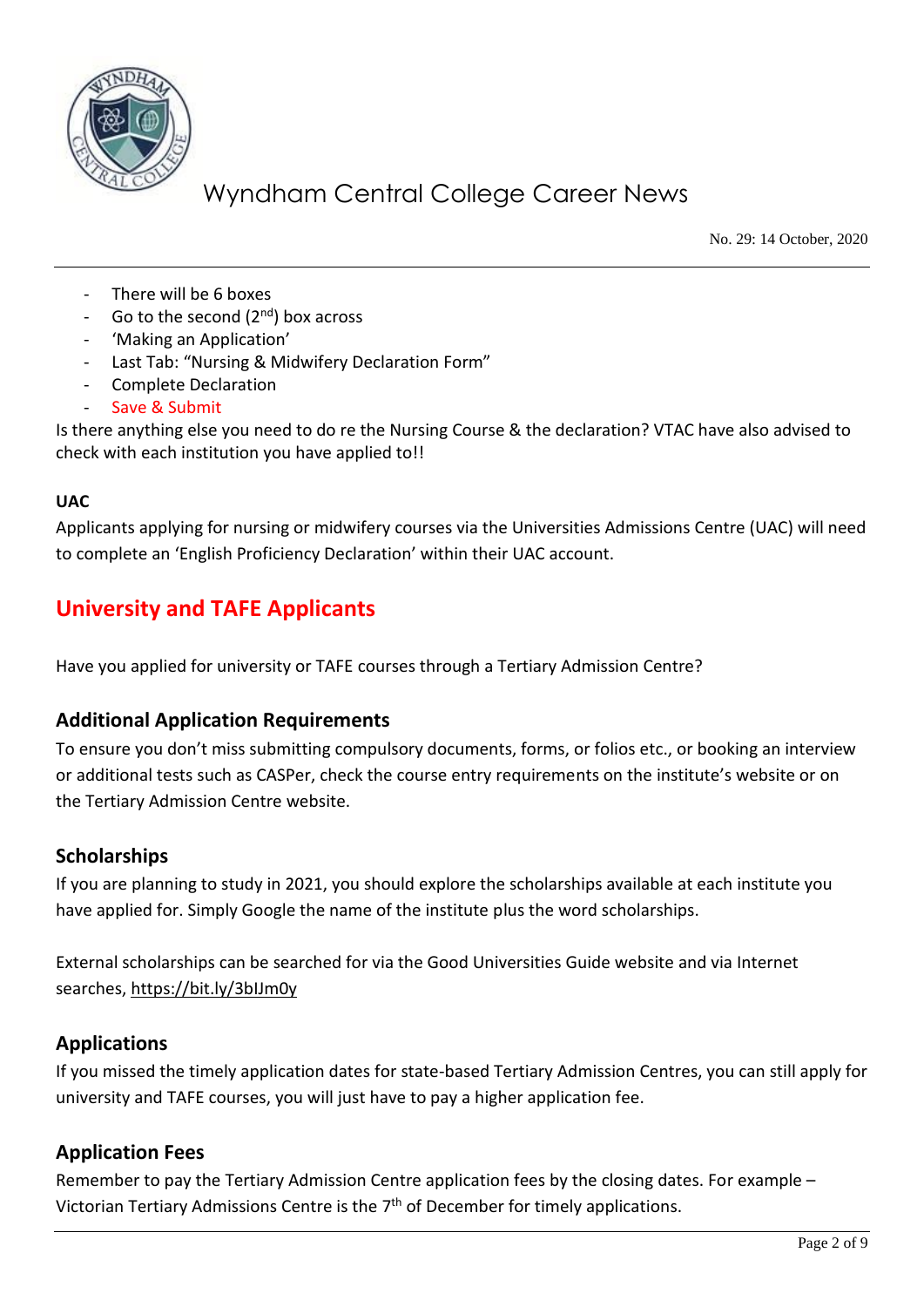

No. 29: 14 October, 2020

## **Would You Like To Help People With Eye Disorders?**

You may like to study Orthoptics

These allied health professionals play a crucial role in the early detection and treatment of eye diseases in children and adults. They can specialise in areas such as the following:

- Children's vision/paediatrics
- Eye movement disorders
- Low vision care/rehabilitation
- Cataract care and retinal disorders
- Neurological vision disorders
- Laser eye surgery and corneal conditions
- Driver vision and sports vision

You can study orthoptics at La Trobe University, Melbourne.

For key information about this occupation, visit the Orthoptics Australia website, [www.orthoptics.org.au/](http://www.orthoptics.org.au/)

You may also like to consider Optometry

Often the optometrist is first point of contact for people and they can make referrals to orthoptists. They are health care professionals who can diagnose eye diseases, detect changes in the visual system and prescribe corrective lenses. You can study optometry at Deakin University and Melbourne University in Victoria.

For key information about this occupation, visit the Optometry Australia website <https://bit.ly/3iOYSeV>

## **Train to Become a Flight Attendant**

The following are examples of two institutions that offer flight attendant training in the Melbourne area:

#### **Aviation Australia**

Training runs in blocks with numerous starting dates throughout the year. You can explore start dates, location and fees at this link - <https://bit.ly/35kRGlw>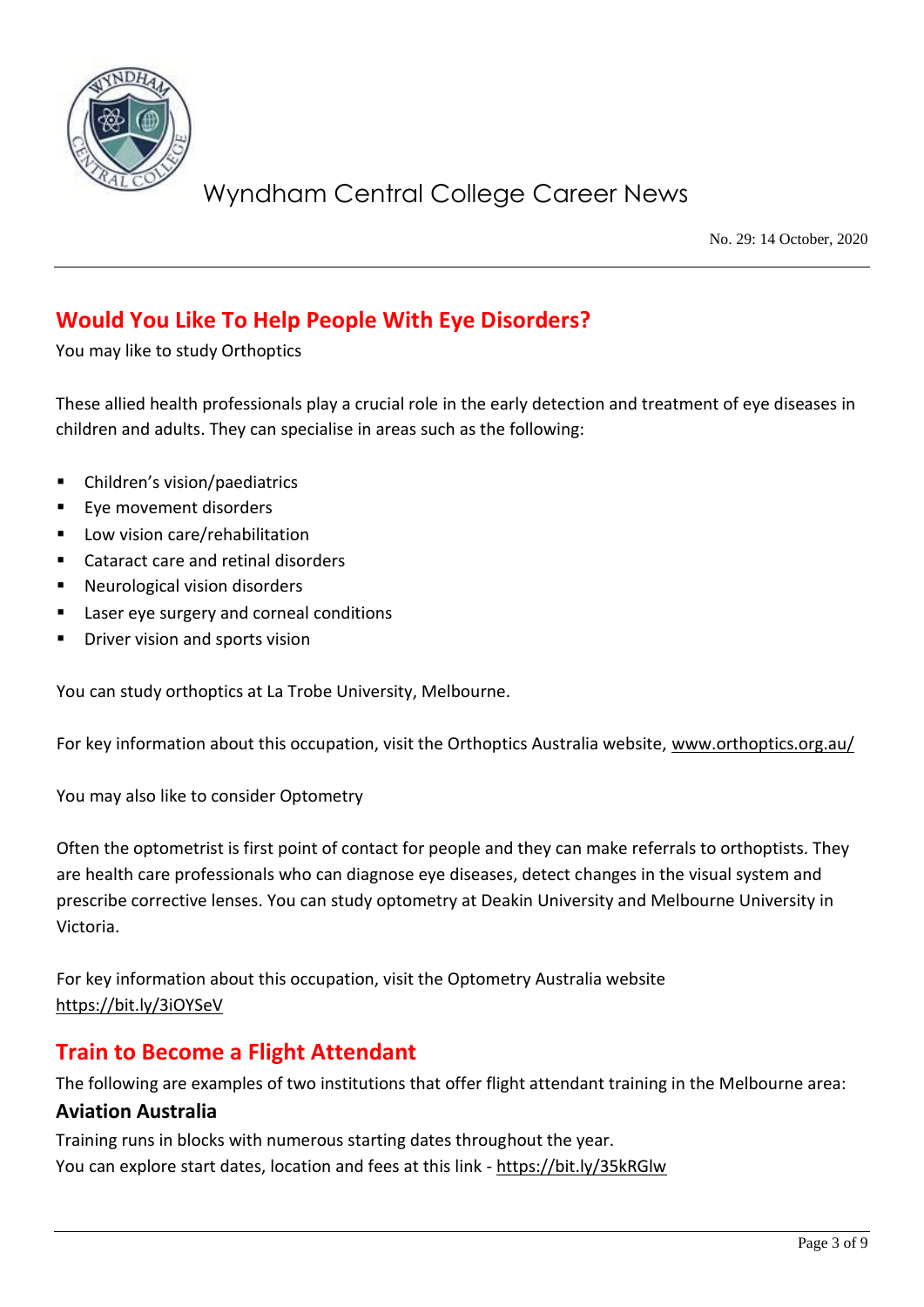

No. 29: 14 October, 2020

### **William Angliss**

Offers the Certificate III in Aviation (Cabin Crew). To find out about the course, go to<http://bit.ly/1U6C1uv>

### **Charles Sturt University**

Charles Sturt has revitalised many of their courses. You can watch a video on their new Bachelor of Arts degree at this lin[k https://bit.ly/3dm1Qqg](https://bit.ly/3dm1Qqg)

To book a one-to-one course advice consultation with a Charles Sturt course adviser, visit <https://bit.ly/2WpDXqQ>

### **Focus on VET Pathways**

Vocational education and training (VET) includes traineeships, apprenticeships and TAFE study.

4 out of 5 parents report that they would prefer their child to go to university than study VET, <http://bit.ly/2vPBkPF> but it is crucial that both parents and students take the time to understand the VET sector, and that a preference for just university study may in some cases limit a young persons potential.

Between 20 – 30% of young people in Australia drop out of or change their university course within the first year. Many young people don't even consider studying VET due to incorrect perceptions or through lack of understanding of the sector.

It's no secret that employers love job applicants who have TAFE qualifications, including those who graduate from a university degree with a VET qualification.

VET graduates are considered to have 'job ready' skills and in the future labour market in Australia with 1 in every 2 young people expected to complete a Bachelor degree, it is more important than ever to have diverse skills, industry experience and more than one qualification (e.g., a Bachelor of Engineering with a TAFE Diploma in Project Management).

Did you know that 9/10 occupations predicted to have the most jobs growth by 2023 are in vocational training areas and in the industries with the most growth (e.g., health and community services, construction, and accommodation and food services)? Source:<http://bit.ly/1mab7j7>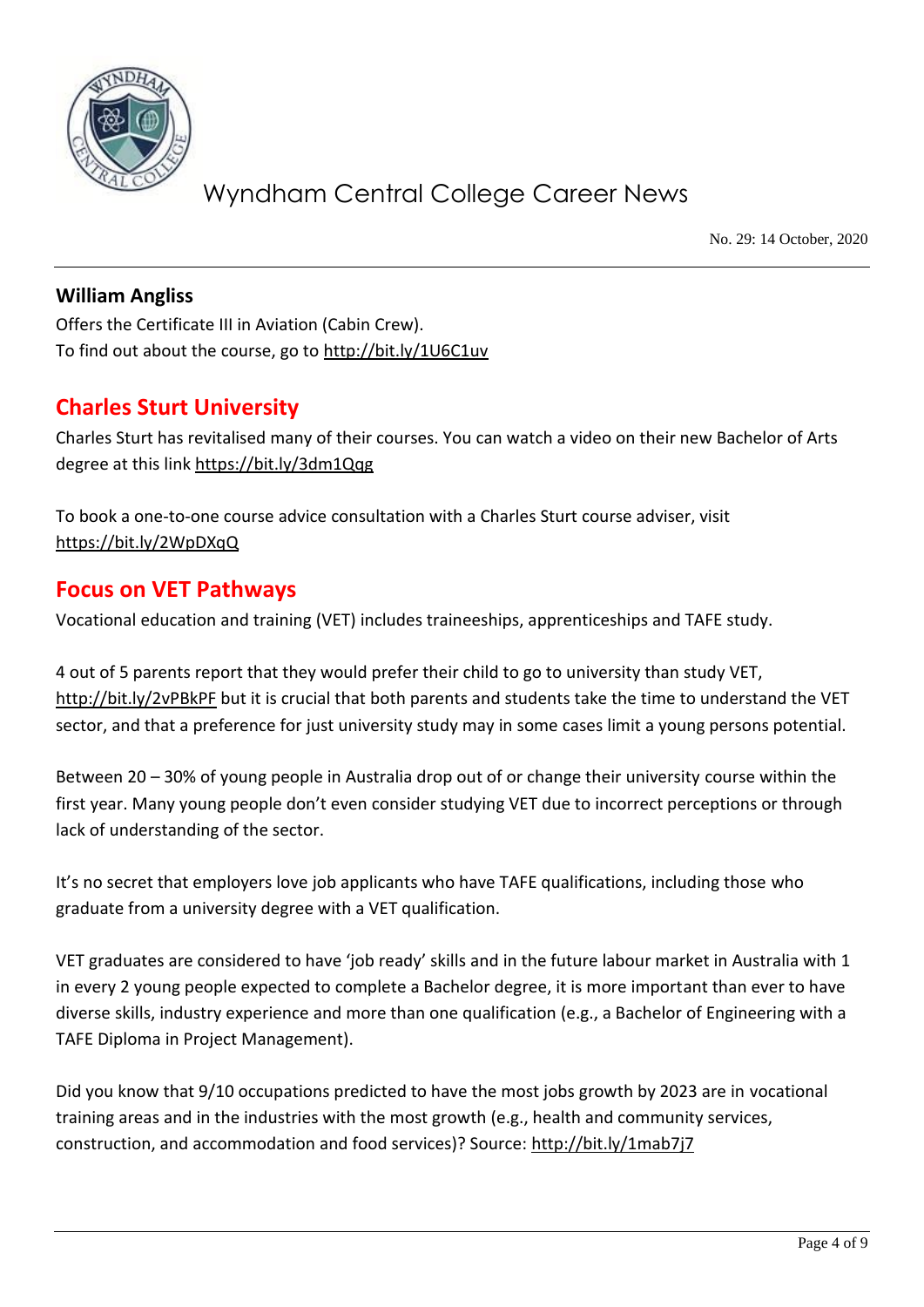

No. 29: 14 October, 2020

Specific occupations with the biggest growth prediction include sales assistants, aged care workers, disability workers, enrolled nurses, electricians, chefs, and early childhood education workers etc.

Current skills shortages are in occupations such as automotive trades, food trades, construction trades, and building professionals.

A report, titled: 'Perceptions Are Not Reality: myths, realities & the critical role of vocational education & training in Australia', was released by Skilling Australia Foundation last year, It revealed the following:

- VET graduates earn wages comparable to, if not exceeding, that of university graduates.
- VET graduates have a higher employment rate than university undergraduates. More than 78% of VET graduates are employed after training.
- VET courses have adapted more readily to changing workforce needs.

There are some occupations that require a university degree (e.g., medicine, social work, law).

It is advisable that students consider undertaking VET study during their gap year (e.g., gap year traineeship or TAFE course) and concurrently with their university studies (if time permits).

Other benefits of TAFE courses include:

- Higher level courses (e.g., Diploma) can provide a direct pathway into university courses with credit
- Can give you the opportunity to trial an industry or career area before you commit to university study
- Can give you a qualification you can use to gain part time work whilst undertaking university study.

Do you know you can study a huge range of vocational courses at TAFE? TAFE provides students with the opportunity to:

- Undertake applied learning
- Gain 'industry ready' experience
- Learn about industries and careers
- Obtain a qualification in a relatively short time frame.

The following are example courses you could consider:

Jane knows she loves working with people, has excellent written and verbal communication skills, is creative, loves thinking outside the box, is highly organised and enjoys solving problems. She explores the following TAFE courses: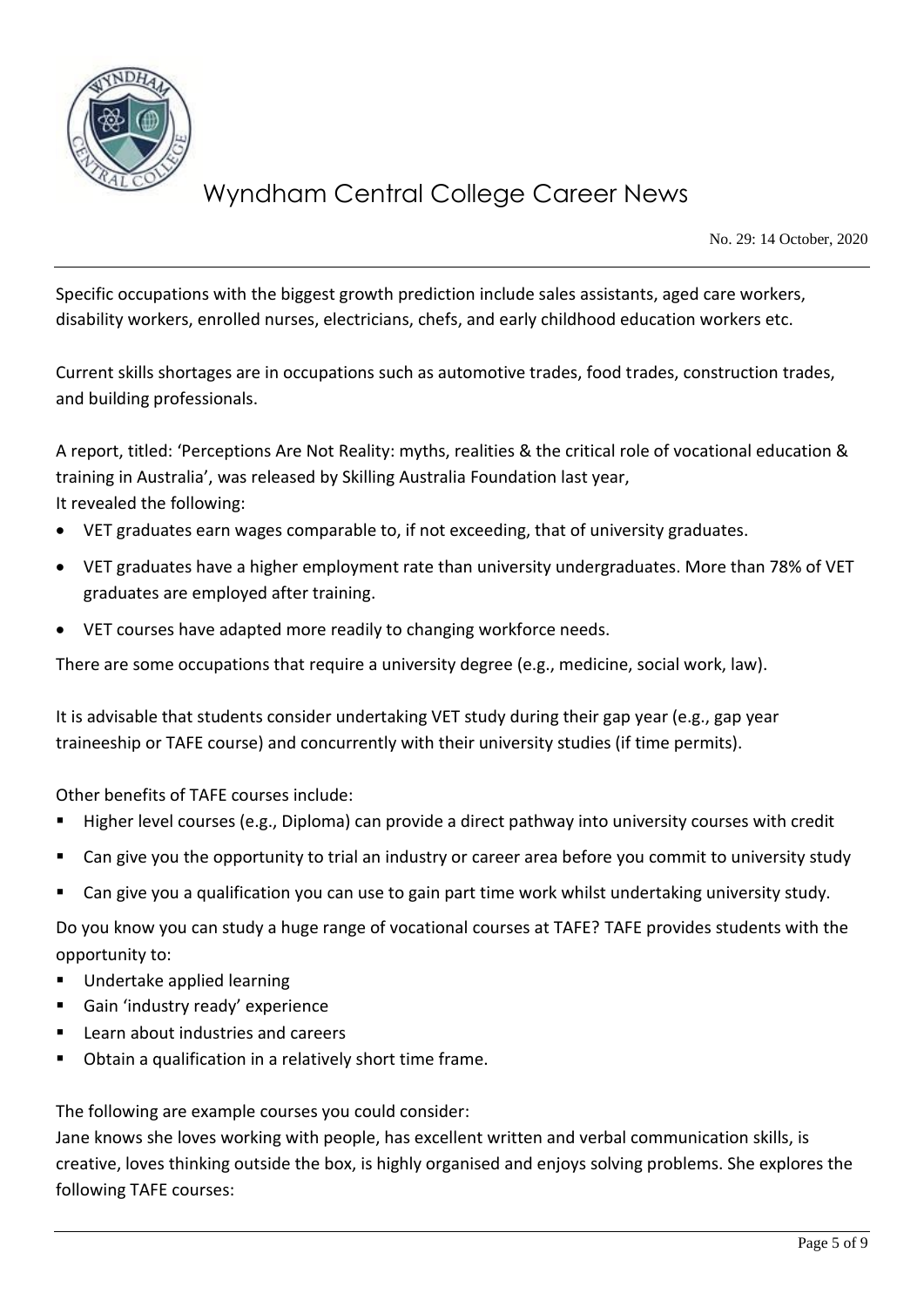

No. 29: 14 October, 2020

- Public Relations
- **Marketing**
- Advertising
- Professional Writing and Editing
- **Broadcast Journalism**
- Liberal Arts
- **Library and Information Services**

Sheridan loves sciences and health and is considering working in rehabilitation, medical sciences or allied health in the future. She explores the following courses:

- Dental Technology
- Nursing
- Massage and Myotherapy
- Allied Health Assistance
- **Laboratory Technology**
- Pathology Collection

Paul knows he loves helping people and that he would like to work in counselling, case management, or human services in the future. He explores the following courses:

- Community Services
- Youth Work
- Disability Services
- Mental Health
- Alcohol and other Drugs
- Aged Care

To search for TAFE courses, use the following websites: Victorian Skills Gateway website - <http://bit.ly/2cPZDUF> TAFE NSW - <http://bit.ly/1mgtM05> MySkills (Australia wide) - <http://bit.ly/2gWp25g>

It's important to note that many courses have optional or compulsory information sessions that run between now and the end of the year.

You will need to ensure that you attend these sessions and also fulfil any portfolio or selection task requirements.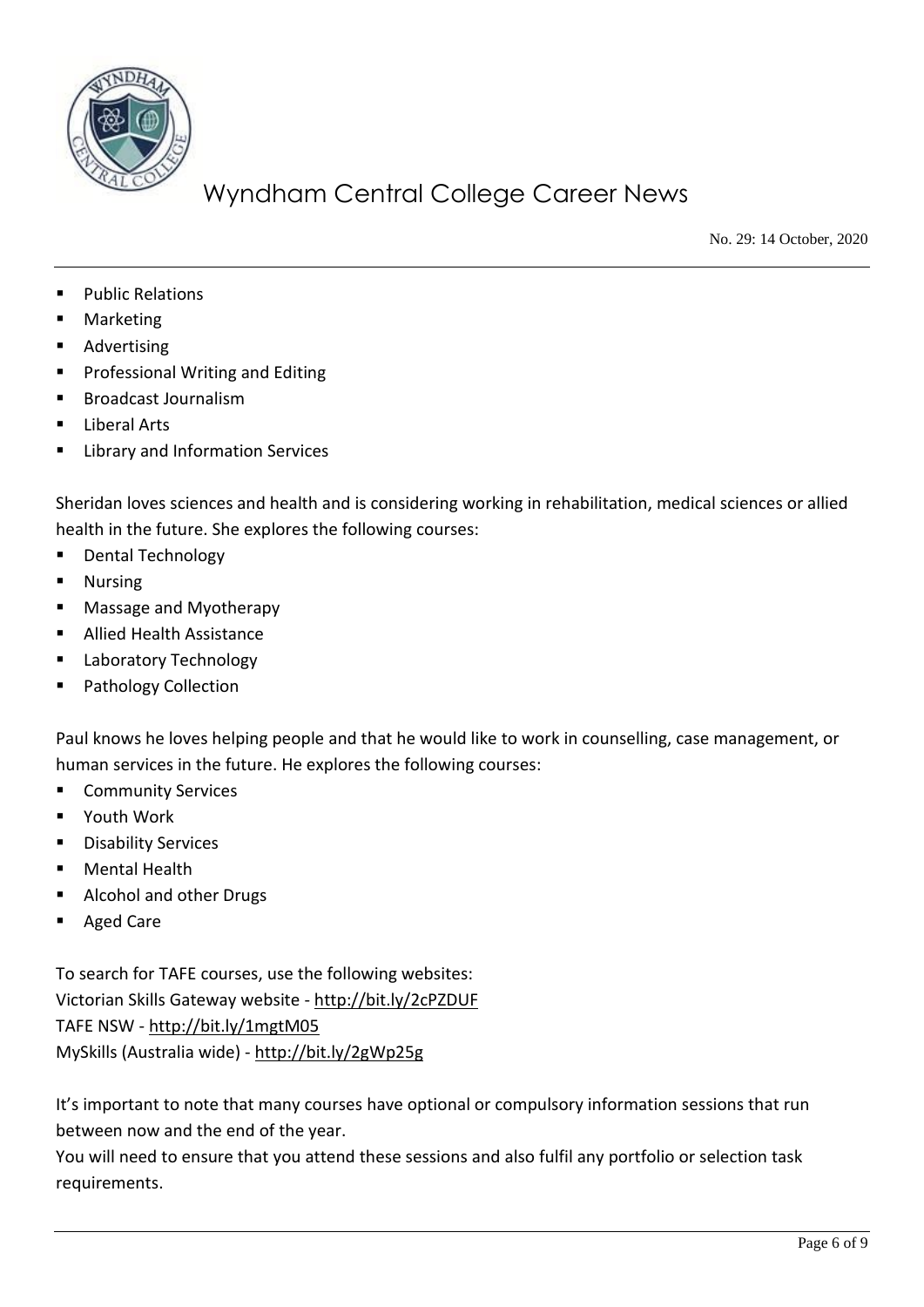

No. 29: 14 October, 2020

Key VET websites include VET – VCAA[, https://bit.ly/2CKD9Va](https://bit.ly/2CKD9Va) 'VET. It's right now', <https://bit.ly/2yhKLdT> Skills Road,<https://bit.ly/2P2YazQ> SkillsOne,<https://bit.ly/1zCKBUG> Myfuture,<https://bit.ly/1t6Uj62> Australian Apprenticeship Pathways,<https://bit.ly/2Glf3PD>

Free TAFE for priority courses in Victoria If you live or work in Victoria, you may be eligible for a fully subsidised course at a Victorian TAFE Institute next year.

To check your eligibility and to search for TAFE courses and providers, use the websites: Victorian Skills Gateway,<https://bit.ly/2yG6vzc> Victorian Government,<https://bit.ly/2nR7NGs>

## **The A-Z of Science Careers**

If you like science, wading through never-ending Google searches to find 'the one' can be daunting. Hit up the Careers With STEM list of every science-related job option they can think of. Some you would have heard of, but loads will surprise you!<https://bit.ly/2SQi5CI>

## **La Trobe University**

### **New early entry program**

Achieve Plus – students can apply to complete two first year La Trobe subjects during Year 12. Results across the two subjects will give students a boost to their ATAR or a La Trobe entrance score, as well as an early conditional offer (if completed successfully).

The La Trobe entrance score will be used instead of an ATAR if it's higher – giving them more chances to succeed.

For information, visit<https://bit.ly/34P5qFD>

Achieve Plus information Webinar Date: Monday 26 October RSVP:<https://bit.ly/3lCRp4D>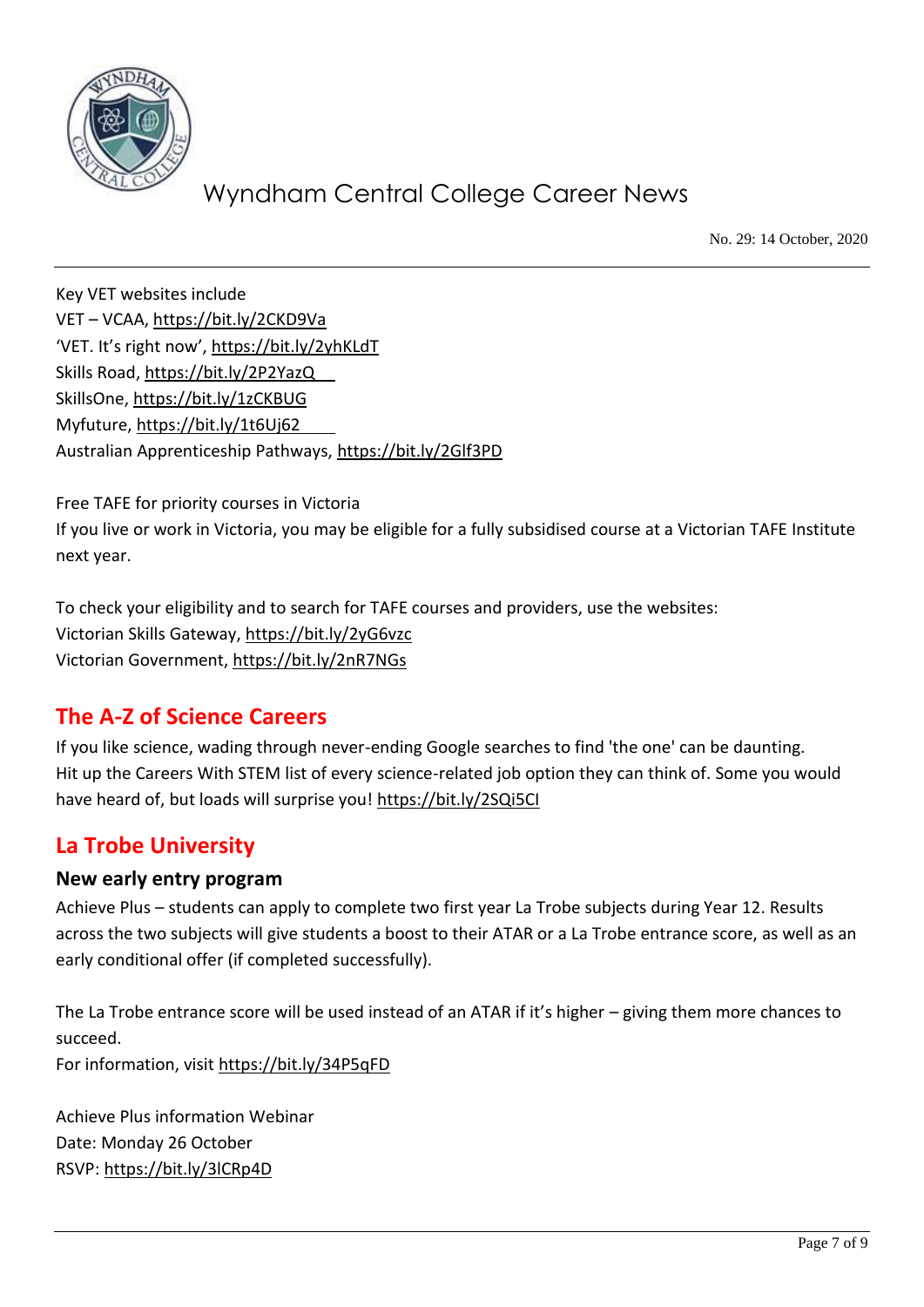

No. 29: 14 October, 2020

### **Discover Your Career in Health at Monash University**

Explore your course and career options in the Faculty of Medicine, Nursing and Health Sciences through the 'Future Careers in Health' website, <https://bit.ly/2MCr7xj>

### **Cyber Security**

AustCyber Canberra Innovation Node has partnered with the University of Canberra to deliver a FREE cyber security careers showcase which will:

- Unpack the skills cyber security employers look for when hiring
- Provide insights into a 'day in the life' of a cyber security professional; and
- Showcase career pathways in the dynamic and rapidly growing cyber security sector.

Date: Tuesday 27 October, 10am RSVP:<https://bit.ly/3nSVS5h>

### **The STEM Careers Guide**

The Universities Guide is excited to announce the 2020 STEM Guide can now be accessed online! The co-produced guide is a careers resource designed to help VIC and NSW students in years 10 to 12 understand the wide range of career paths available to students of science, technology, engineering and mathematics (STEM) degrees,<https://bit.ly/34PH3aK> Also, see Mrs Karlovic in the Careers Resource Centre for a copy.

### **UCAT ANZ**

**National Institute of Education** is running online medical interview and effective communication skills workshops for students who have sat the UCAT ANZ. For information, dates and to register your place, visit<https://bit.ly/34yQuga>

## **Federation University**

#### **Online Webinars**

Federation University is running the following online webinars for prospective students in October:

20 IMB Scholarships – combine with business or IT

21 Early Childhood Education